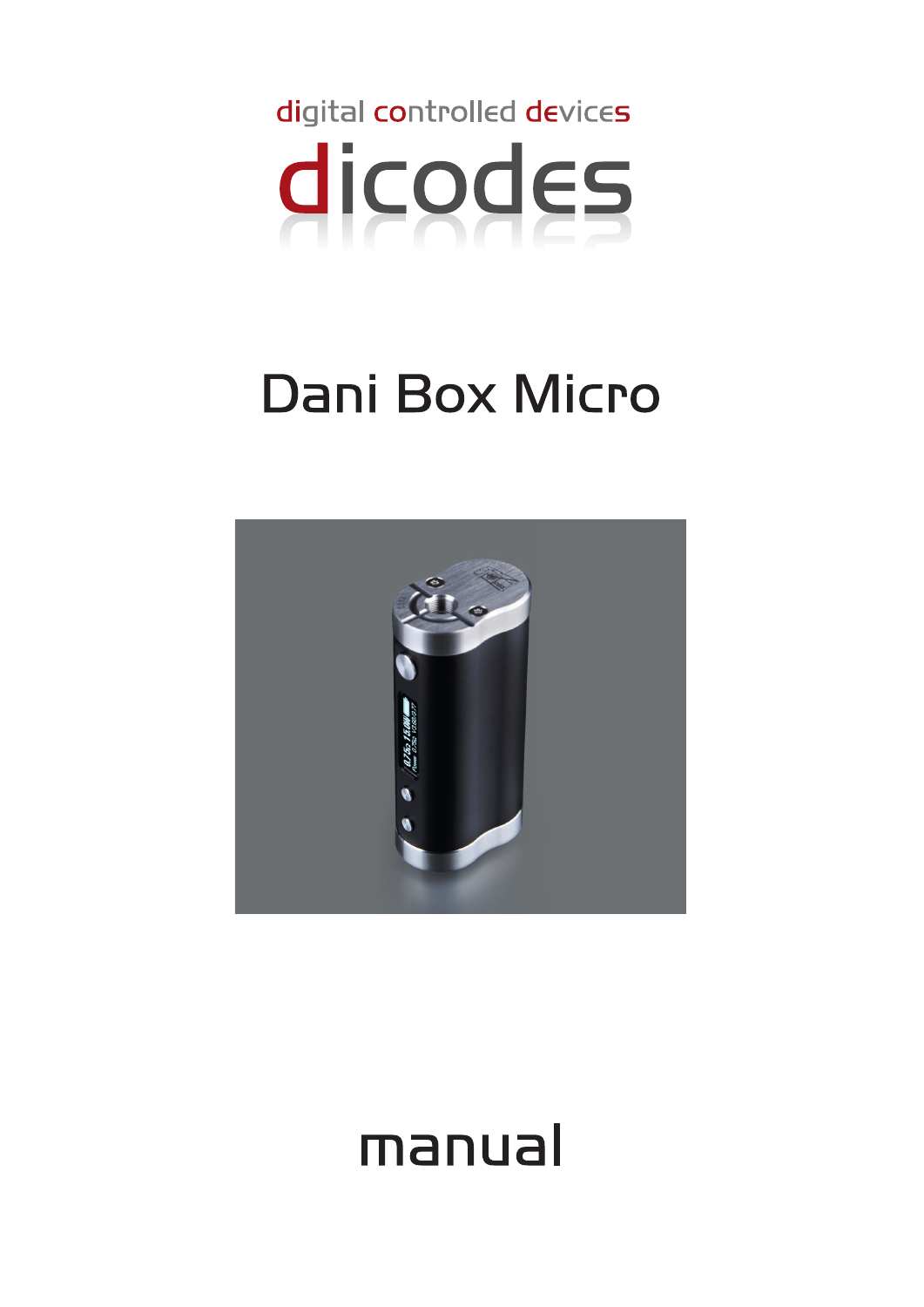# **01** dicodes Dani Box Micro

The dicodes Dani Box Micro is an electronically controlled mod to be used with various atomizers of different sizes and diameters of 23mm and smaller.

The outside dimensions of the box are about 23.2x36.7x75.6 mm.

The Dani Box Micro is powered by one battery of size 18650 and can deliver a maximum power of 80Watts to the atomizer's coil.

It is equipped with a 0.91" OLED display on the front side between the top fire button and the plus/minus or up/down buttons for menu navigation and value adjustment. By means of a sophisticated menu structure, the user can adjust all main parameters, as well as all kinds of individual preference settings.

The body is manufactured from high quality anodised aluminum and is offered in several colors. The head and bottom pieces are made of solid stainless steel with a brushed surface finish.

Electrically, the Mirco allows vaping with up to 80W and, beside 4 different operation modes, provides a temperature controlled vaping mode, using many different kinds of wire-materials (dicodes-wire, nickel, titanium, stainless steel and others).

By means of a charging station (to be purchased separately), the battery inserted can be charged inside the mod with typically 1A charging current.

Beside this option, the Dani Box Micro is equipped with an USB-C port and an on-chip charger circuit, which is capable of charging the battery with up to about 2A.

The Dani Box Micro provides several safety-features referring to its high power capability. Beside the limitation of the output current to 22A and output voltage to 11V, it continously checks the input voltage and current and limits the output power accordingly, to always keep the system in a safe condition.

As part of this safety concept, the system's source resistance is determined, i.e. the combined resistance of the battery, contacts and internal wiring. Please see chapter 3 for further information.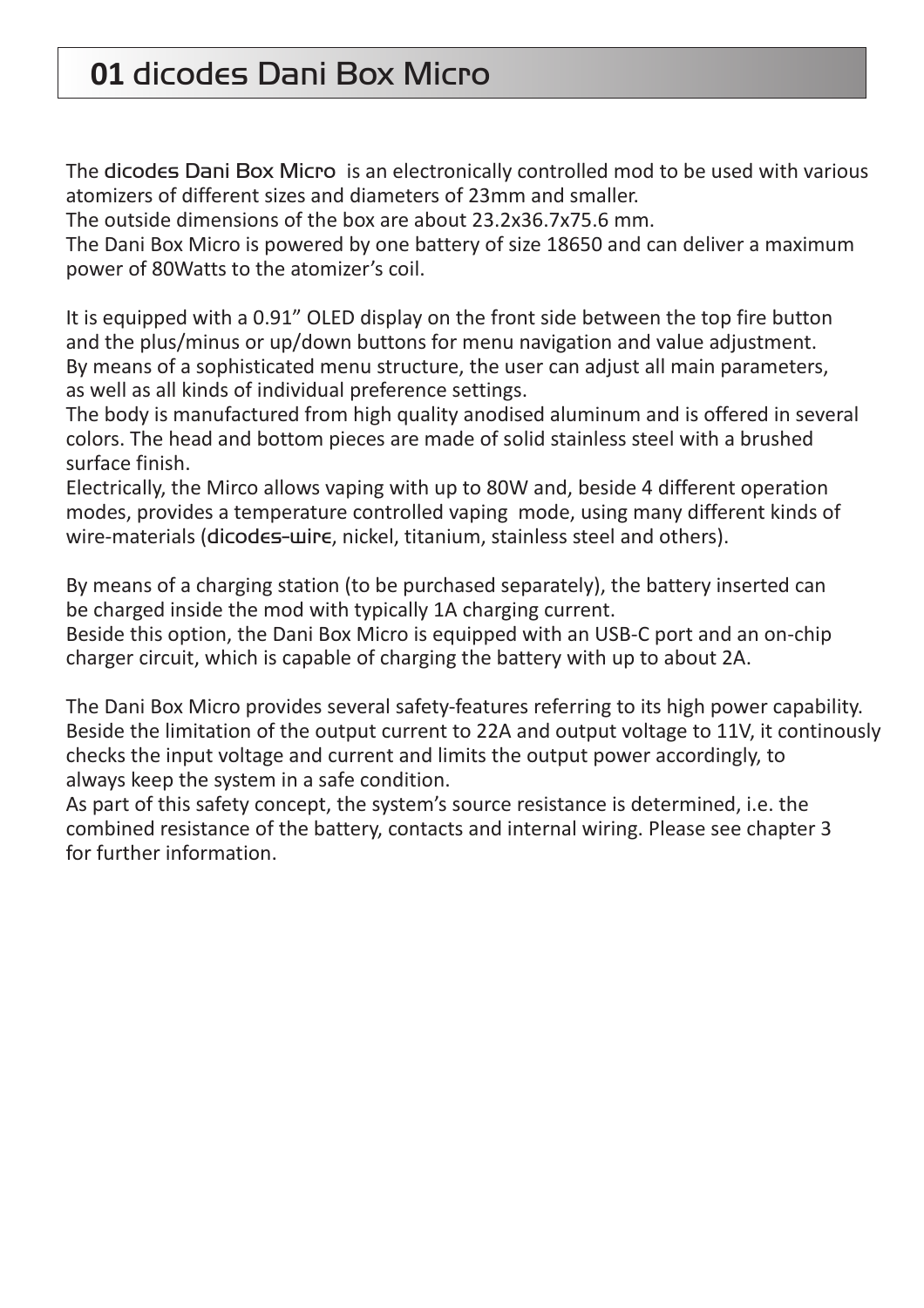# **02 Feature List**

- 5 to 80W with one Li-Ion battery size 18650
- Atomizers with up to 23mm diameter
- Adjustable battery discharge level (2.5-3V)
- Up to 11V output voltage
- Up to 22A output current
- System source resistance determination
- Temperature controlled vaping mode with various wire-types
- Mechanical MOD mode (Bypass) with current limitation
- 13 Power boost modes including a "dynamic" mode (see text)
- 10 Heater protection modes
- USB-C charging up to 2A with charge current measurement
- charging contact on the bottom (requires charger station CS1)
- Atomizer resistance range 0.05 to 5 Ohms, total
- Atomizer resistance range at 80W 0.17-1.5Ohms
- Reverse battery protection
- Versatile menu structure
- Individual user preferences selection
- spring loaded center pin made of copper beryllium
- 2 Years electrical warranty (terms and conditions, see chapter 07)
- stable stainless steel / anodized Aluminium housing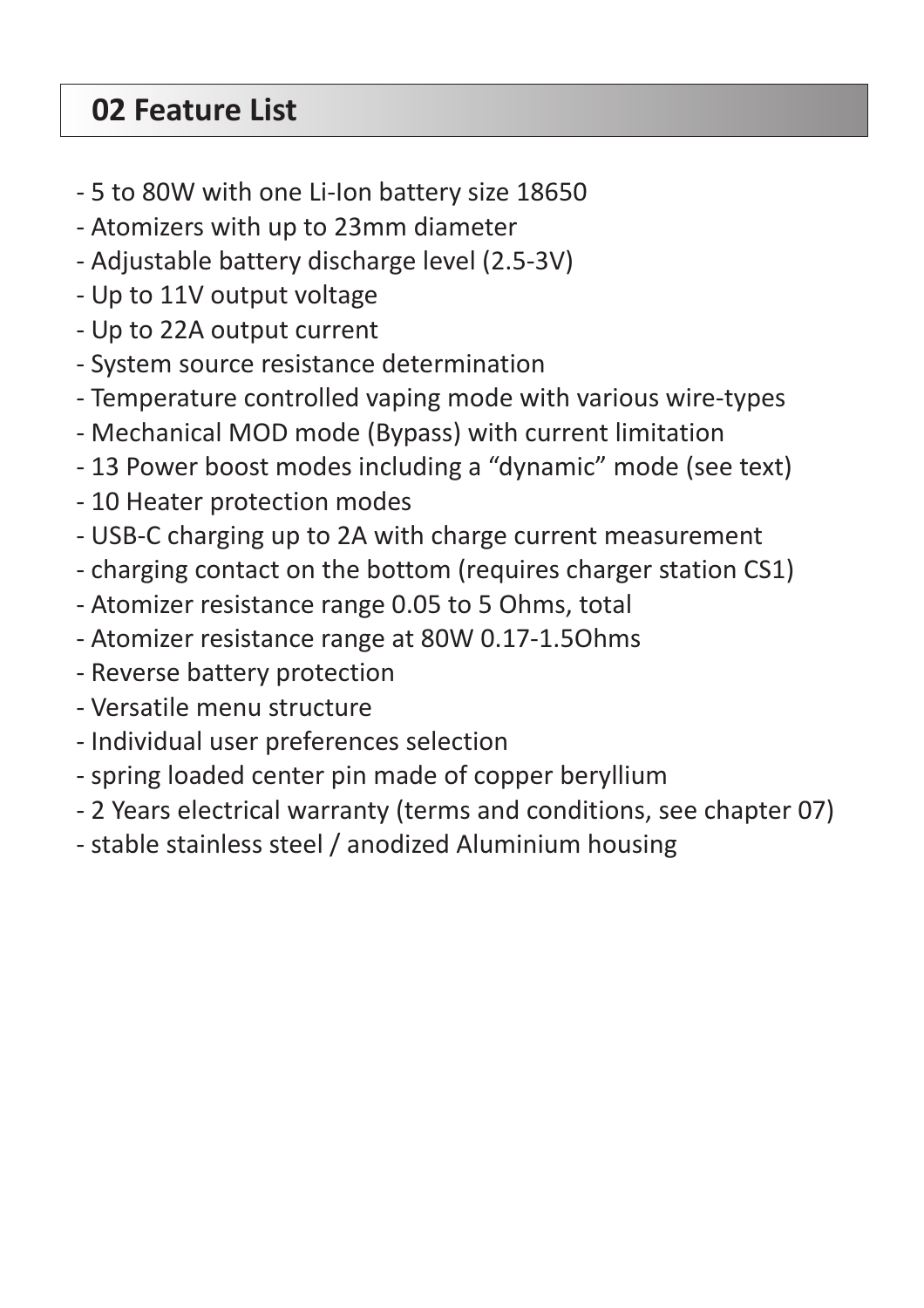# **03 Display Operation**

The mod is equipped with a graphical OLED display which provides all important information about the status during and for 4 seconds after each vape.

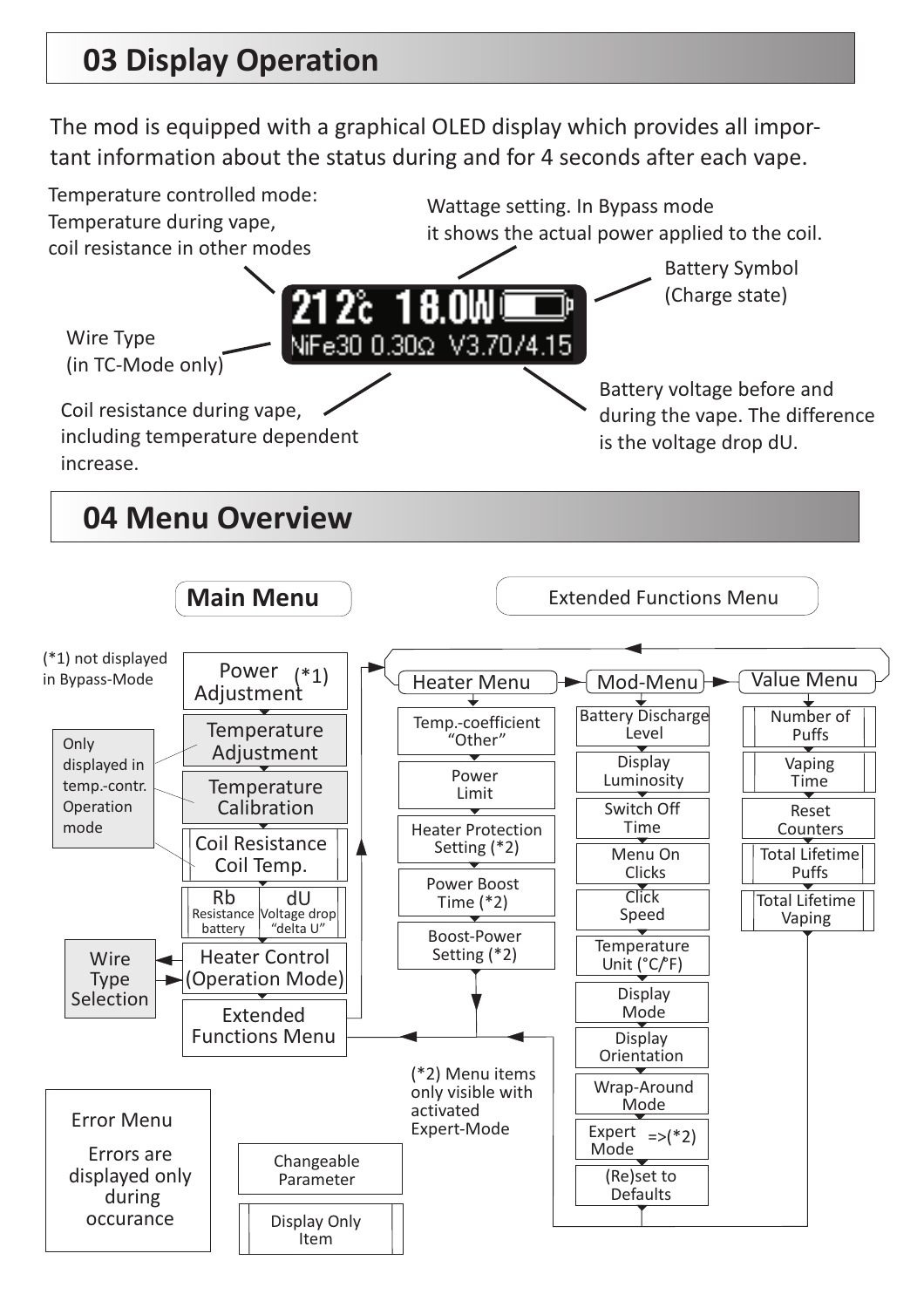# **05 Main Menu (Page 1)**

### **Switching On/Off, Key Locking and Menu-Operation**



Bye...

**Key Lock** 

**Key Unlock** 

The Dani Box Micro has three buttons: One bigger button as the fire and enter button below the stainless steel head-piece at the front side of the body and up/down buttons below the display-screen for navigating and changing values. The mod is switched on by shortly pressing any button 5 times in case it has been switched off actively. The display shows "dicodes". For actively switching off the mod, the fire button has to be pressed shortly 5times => the mod displays "Bye.." and switches off shortly afterwards. Important Note: The dicodes boxmods differentiate between **active switch off** and the automatic switch off after the switch-off-time.

- When the device was switched off driven by the automatic timer, it will be on and entering the menu by clicking "MenuOn Click" times "up" or "down" or by pressing the fire button longer than about 0.2seconds for immediate vaping. I.e. the user can vape immediately, even when the unit was completely powered down.

- When the device was actively switch off, it can only be switched on again by clicking any button 5 times.

To avoid an unintended change of settings, for example during transportation in a pocket, the up/down buttons can be locked by pressing both buttons simultaneously: "Key Lock" is displayed. To unlock the buttons, again both buttons need to be pressed at the same time, indicated by "Key UnLock" shown on the display. Note, that it is always possible to fire! Locking just avoids changing values.

By means of the upper and lower buttons it is possible to navigate through the menu, as well as to increase and decrease values of a parameter after a short waiting, i.e. until the value is displayed inverted (black on white). The waiting time from navigation mode to the entry mode is adjustable by means of the parameter "Click Speed" in the extended functions menu (see below). It is also possible to use the Fire-button as "Enter" and "Escape" by shortly (!!) pressing it. Longer pressing the fire button aborts entry and activates power output (vaping).

### **Changing the Power Setting / Wrap around / Power in Bypass and Temp-Control**

Ω Power 0.00 $\Omega$  V3.70/4.15 In the Power menu the power setting can be changed by means of the up and down buttons up to the Power-Limit (PLim) value or down to 5W respectively. If the wrap-around (parameter "Wrap Mode" in EF-Menu) is activated, the setting rolls over at the PLim/5W border. When wrap-

around is disabled, further increase or decrease is blocked at the borders.

The Power-Limit value is adjusted in the Extended Functions Sub-Menu "Heater" and provides a protection feature for atomizers which are not prepared for high wattage or to reduce the power range intentionally. The wattage step size is 0.5 Watt below 30W and 1W above.

In the operation mode "Bypass" (mechanical mod), changing the power setting is not available, because the power is defined by the battery voltage and coil resistance. The menu "Power" is not displayed in this case, but the value displayed during and after the vape shows the actual power output to the coil.

With temperature controlled vaping activated, the power setting is the power limit for the temperature regulator. If the power level is smaller than the value needed to achieve the selected temperature, the operation changes from a temperature regulator to a temperature limiter. If the power level is sufficiently high, it sets the heating up speed of the coil until the set-point temperature is reached.

There are several conditions, where the output power is limited and the adjusted power is not applied to the coil. For further information, see below "notes to very high power vaping and power limitation" and the additional explanations for the parameter Ubat,min in the extended functions menu.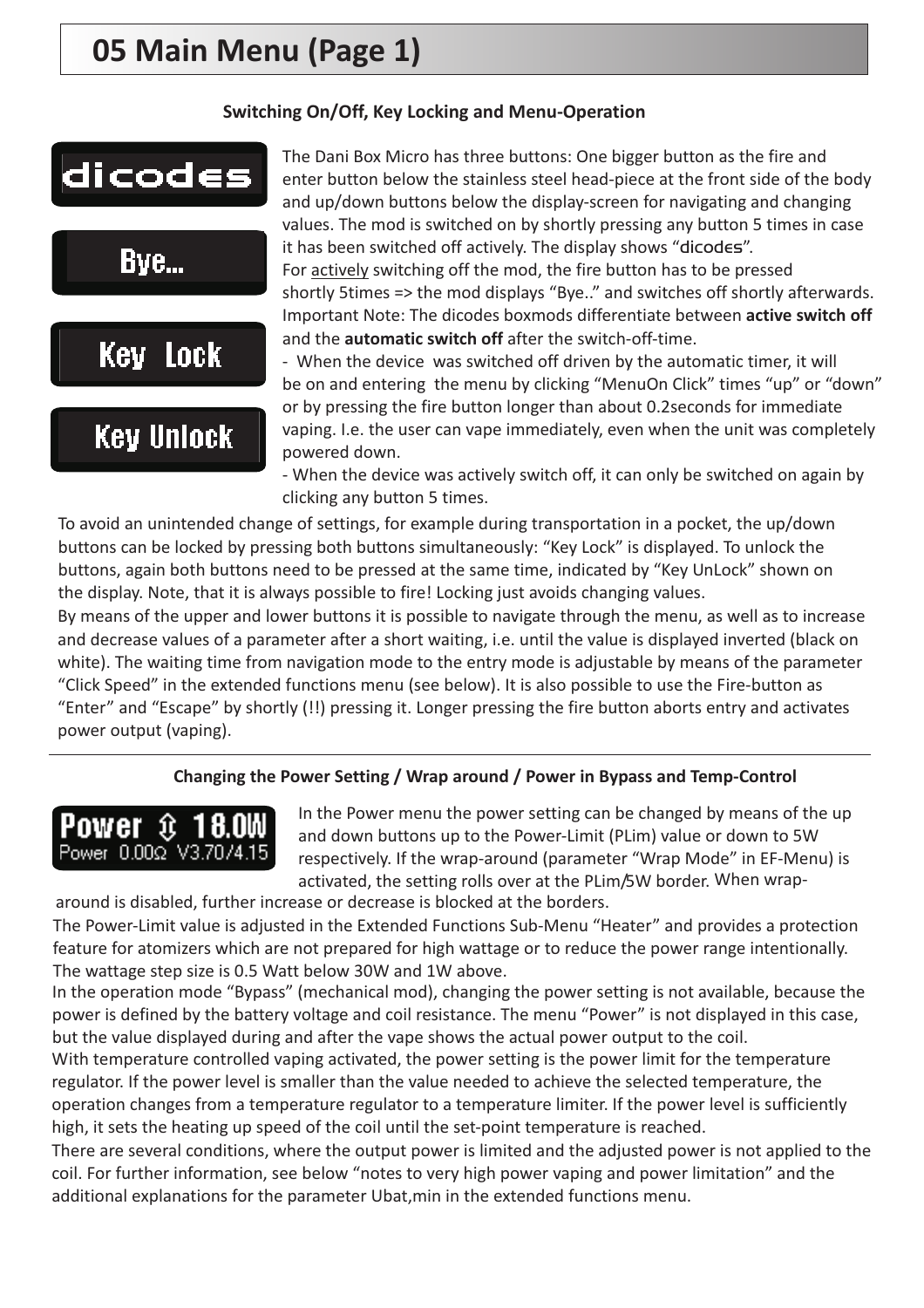# **05 Main Menu (Page 2)**

### **Setting the Temperature**

ſì, NiFe30 0.00Ω V3.7074.15

This menu item is *only available and displayed if temperature controlled* vaping is selected (see Heater-Control menu item below). So the menu structure adapts to the selected operation mode.

The Temperature Up/Down menu sets the setpoint for the coil temperature during vaping. The temperature setpoint can be selected from 120°C to 280°C (250°F- 540°F) in steps of 5°C (10°F). To achieve a high precision temperature control, a correctly performed reference measurement (TempCal Init) is mandatory, see next item.

# NiFe30 0.00Ω V3.7074.15

Manual Coil Temperature Calibration

This Menu item is *only displayed if temperature controlled vaping is* selected (see Heater Control menu item below). For the use of temperature controlled vaping, the calibration measurement is a very important part of it.

The temperature calibration measures the coil resistance at room temperature (20°C) as the reference for temperature controlled vaping. This, together with the wire's temperature coefficient enables the device to calculate the coil's temperature. The calibration must be confirmed in a second step to avoid accidential activation. After confirmation the display shows "process" until the calibration is completed. It is extremely important to understand, that, if the calibration is performed at a temperature other than 20°C, the control will regulate a constant temperature, but with an offset deviation. So take the ambient temperature during the temperature adjustment into account. Similiar, if a wrong temperature coefficient was adjusted, the actual temperature might deviate dramatically from the set-point (here it is a factor and not an offset). Always perform a calibration, when a new atomizer is attached, even if it is made from the same coil material.



Coil Resistance and Coil Temperature

This is a display only menu item. The coil resistance is displayed in a range from 0.00 to 9.90 Ohms. If temperature controlled vaping is selected, the measured/calculated coil temperature is also displayed, if not, the display shows T ---.

**Note that the display will be continously updated, if the plus or minus button is kept pressed after the values have been highlighted (or inverted). This can help during problem diagnoses .**

In TC-mode, if the display does not show 20°C after calibration, even with a cooled down atomizer, we recommed to perform the calibration again.

Note that for coils with very low resistance, like Nickel-coils, or with low temperature coefficient, like stainless steel coils, a slight mechanical rearrangement (tightening the atomizer) can lead to drastical changes in the temperature control due to the change of contact resistances. We therefore recommend to use other than Nickel coils, e.g. The NiFe30 (RESISTHERM) wire from dicodes.

Also note, that when the device shows very high or very low temperatures the measured resistance deviates a lot from the stored calibration value. This is not a fault of the mod. Check the contacts and atomizer connection, then.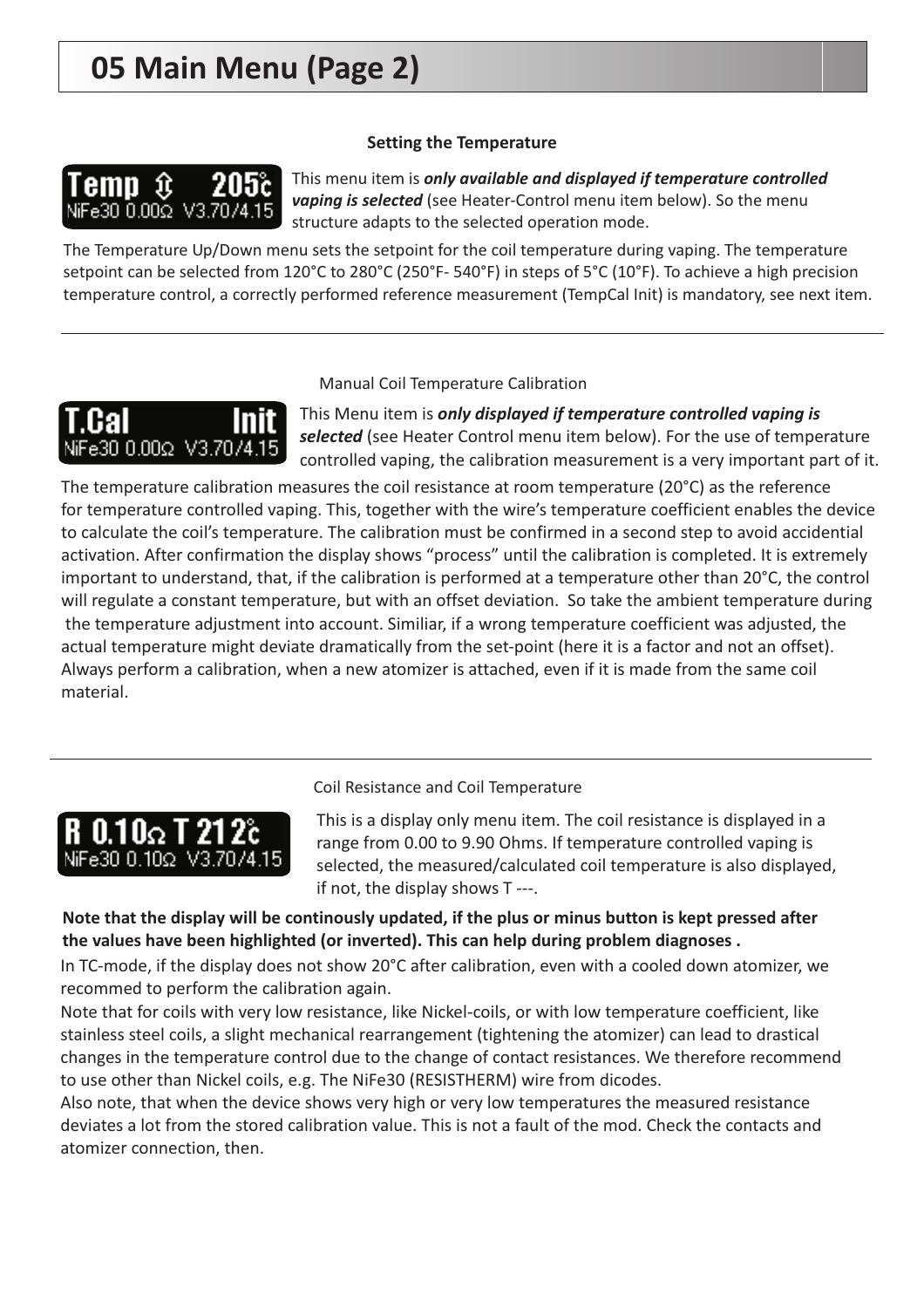# **05 Main Menu (Page 3)**

### **Battery Status**

# 328 dU Power 0.00Ω V3.70/4

Every battery has an inner resistance. This resistance depends on its construction and chemistry. As a rule of thumb: The higher the capacity the higher the inner resistance and vice versa.

Commonly used batteries of 18650 size have inner resistances of about 18m $\Omega$  up to 40m $\Omega$ . Therefore, the voltage at it's contacts always drops when current is drained. The more current is drained, the higher the drop will be. The typical contact and wiring resistance of the Dani Box Micro sums up to about 6m $\Omega$ . The Dani Box Micro always shows the voltage with and without current drained at the right corner in the bottom line of the screen ("V3.70/4.15" in the picture here). The lower value is the one measured at the end of the last vape, the higher one is the idle voltage.

The Dani Box Micro has an additional feature supporting the user to evaluate the quality of the battery and the system contacts on the battery side. This feature is gaining importance especially when vaping at very high powers, i.e. between about 50-80W:

In the menu there is the display item of Rb (Resistance battery = total resistance at battery side) and dU (delta Voltage = voltage drop or difference of voltage without and with current drained during vape). Note "U" is the SI unit symbol of a voltage.

At high power, the current drained from a battery will lead to a significant voltage drop at the systems source resistance. The by far biggest part of the voltage drop is created INSIDE the battery and NOT in the device. Please keep this always in mind.

The diagram below shows the voltage drop dU depending on the source resistance Rb based on a battery fully charged to 4.2V. When the battery is not fully charged the drop will increase even more, because of the increasing current needed to provide the same output power.

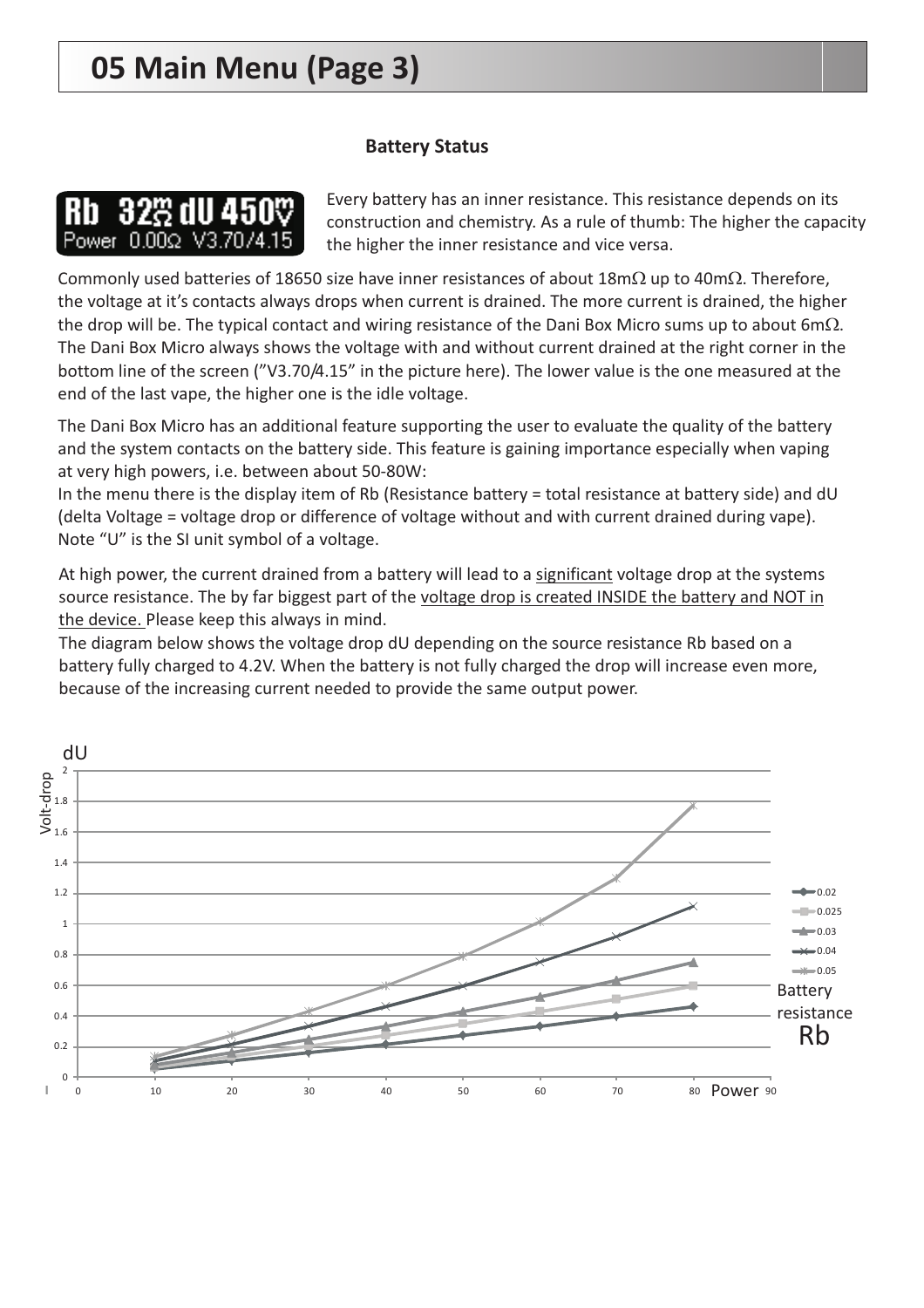# **05 Main Menu (Page 4)**

### **Notes to Very High Power Vaping and Power Limitation**

When vaping at high power it is strongly recommended that only the best in class batteries are used and that all contacts are kept clean. Always keep in mind that 80W taken even from a high drain battery will create power losses in the batteries inner resistance as well as at all mechanical contacts, which finally will reduce the total vape time and lead to volt drop. The power-losses inside the battery can be significant as a simple calculation shows:

Example (neglecting efficiency of electronic):

Inner battery resistance 25m $\Omega$ Voltage at battery under load 3.3V

Output Power 80W

Power-loss, battery =  $(80W/3.3V)^2 * 25m\Omega = 15W$ (20% of output power)

This will prevent to overheat the liquid and help avoiding the creation of hazardous substances. **We strongly recommend to use the boost-mode for (boost-)powers of >60W or to use the TC mode.**

The box is equipped with different kinds of power reduction mechanisms to keep the operation in a safe region for the battery and the electronic. If the power is reduced, the actual power output is displayed instead of the setpoint.

1. The output current is limited to 22A: When the atomizer or coil resistance is comparably low and when the power is set to high values, the actual output power will be limited according to the formula

### **Pout<= Imax²\* Rcoil**

Example: Rcoil=0.12  $\Omega$ => Pout,max= (22A)<sup>2\*</sup>0.12 $\Omega$  = 58.8W, regardless of the power setting (unless it is lower than 59W)

The limitation works dynamically, i.e. if the wire changed (e.g. a TC-wire), the limitation will adapt to this. During limitation the display shows a **blinking "lout"** at the position of the battery voltage display.

2. The output voltage is limited to 11V: When the atomizer or coil resistance is high, power is limited according to

## **Pout<=Umax²/Rcoil**

Example: Rcoil=1.8 $\Omega$  => Pout,max=(11V)<sup>2</sup>/1.8 $\Omega$  = 67.2W

The limitation works dynamically. For example when using a TC-wire the initial power can be very high and as soon as the wire is hot, the power will be reduced. During limitation the display shows a **blinking "Uout"** at the position of the battery voltage display.

3. The output power is limited if the source resistance Rb (battery inner resistance including contact resistances and internal wiring) is higher than 36mΩ. During limitation the display shows a **blinking "Rbat"** at the position of the battery voltage display.

4. The output power is reduced, when the battery voltage drops to a value dependent of parameter Ubat,min (range 2.5 to 3.0V) according to the formula

Pout,max= the lower of [80W and 10W+(UbL-Ubat,min)\*10W/0.1V]

Example: Ubat,min=2.5V, UbL=3.15V (battery voltage including drop during power output)

 $\Rightarrow$  Pout, max = 10W + (3.15-2.5) V \* 10W / 0.1V = 75W

Note that the power is less reduced, when the battery inner resistance is low. Also note that power is reduced only, if the battery voltage drops below 3.2V (at Ubat,min=2.5V).

During limitation, the display shows a **blinking "low"** at the position of the battery voltage display.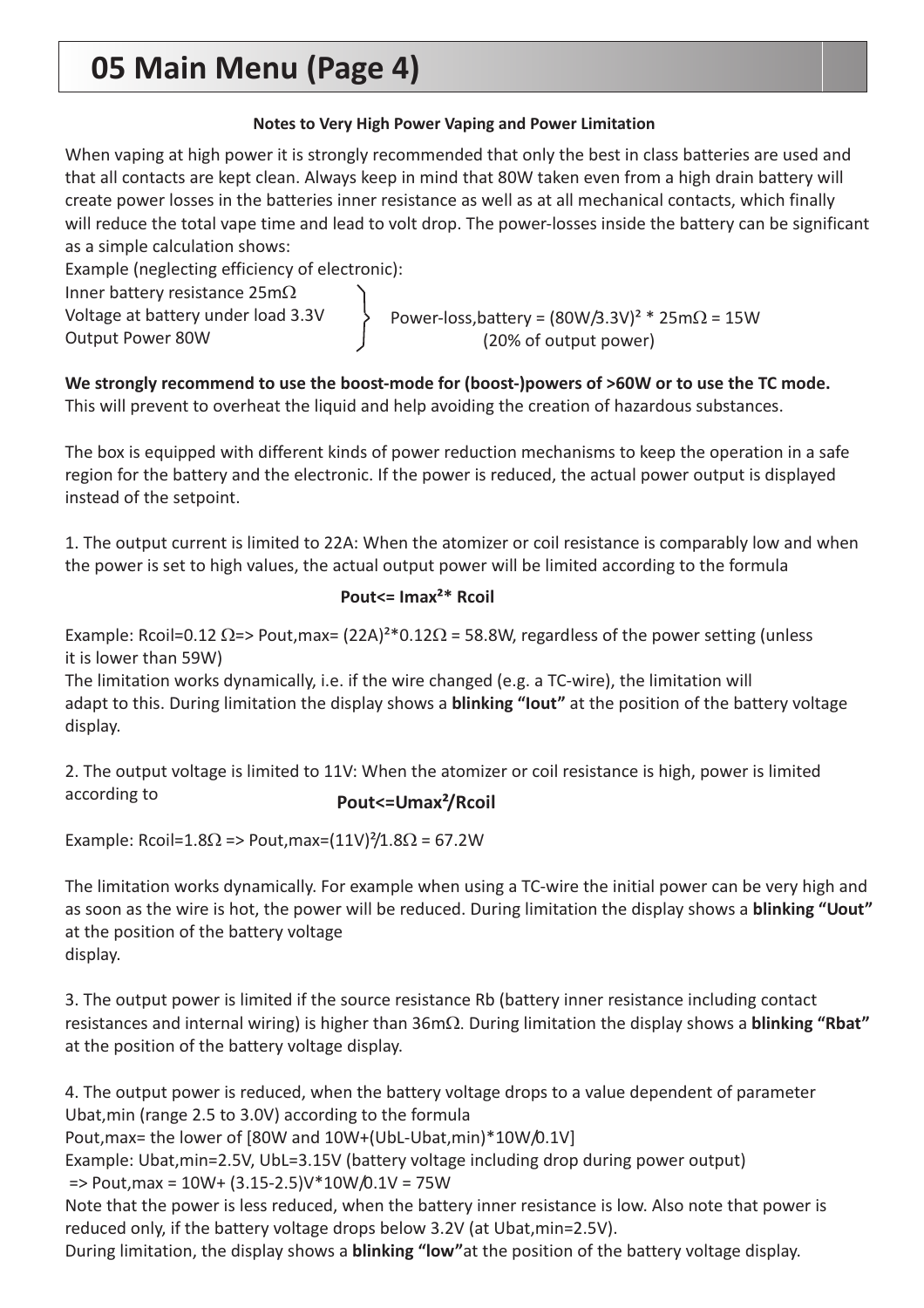## **Heater Control (Operation modes)**

The mod can be used in up to 5 operation modes. The mode can be selected in this menu: The default operation is either power (0) or temperature controlled vaping (1). With the "Expert Mode" (Extended Functions Mod-Menu) enabled, additional operation modes are Heater Protection (2), Power Boost (3), and Bypass (4, mechanical mod). With Expert Mode disabled, the menu options 2..4 are masked out.



#### **0. Power Mode**

In the power operation mode the wattage selected in the power setting menu is applied to the coil, unless there is a power limitation due to a condition described above under "notes to very high power vaping".

For example, with a coil resistance of 2 Ohms and a power setting of 80W, the required voltage at the coil is 12.6V. So with 2 Ohms the maximum wattage is  $60.5W$  ((11V) $^{2}/2R=60.5W$ ).

Or, if the coil resistance is 0.1 Ohm the maximum power is 48.4W, because (22A)²\*0.1Ohm=48.4W. As can be seen from the examples, with high coil resistance the power is limited by the maximum voltage of 11V and with low resistances by the maximum current of 22A. The fact is also reflected in the feature list: A power of 80W is guaranteed from 0.17 to 1.5 Ohms. (Resistances of 0.05 to 5 Ohms are possible, but with a reduced power).

**1. Temperature controlled vaping**



In this mode the mod will regulate the temperature of the coil to the pre-set value,except the power setting is too low to achieve the temperature. So please note to adjust the power setting to a value high enough, if you choose temperature controlled vaping. Otherwise the temperature regulation changes to a temperature limitation mode.

When HCtrl is set to TmpCtrl, the menu directly jumps to the selection of the wire type. Here the user can select between dicodes-wire (NiFe30), Nickel 200 (Ni), Titanium (Ti), several sorts of stainless steel, NiFe48 and "Other". With "Other" selected, the temperature coefficient defined in the Extended Functions / Heater Menu under item "Temp. Cof" is used. The value of the selected coefficient is displayed behind "Wire".

For commonly used wires, the predefined coefficents are: NiFe30=320, Nickel200=620, Titanium=350, SS304=105, SS316=88, SS316L=92 and NiFe48=480. Note that there are different alloys for Titanium and Stainless Steel on the market, so the predefined values can deviate from the actual wire-value you use. In these cases it is preferable to choose "Other" as the wire type and set the value of the wire in the extended functions heater menu "TempCof". The range for the coefficient is 050 to 650.

If you use the dicodes wire (RESISTHERM) it is guaranteed that the wire will always have the same coefficient, because the wire was especially designed for temperature regulation purposes. The regulation accuracy is best then, as the combination of resistivity and high coefficient is very good. Note for using Nickel wire: Nickel has a high and always precise temperature coefficient (Ni200). But Nickel is not so easy to handle, because it is quite soft and it leads to very low resistance coils, because of it's high conductivity. For the regulation accuracy smallest changes of contact resistances due to atomizer movements (tightening) or mechanical thermal elongations lead to poor regulation accuracy.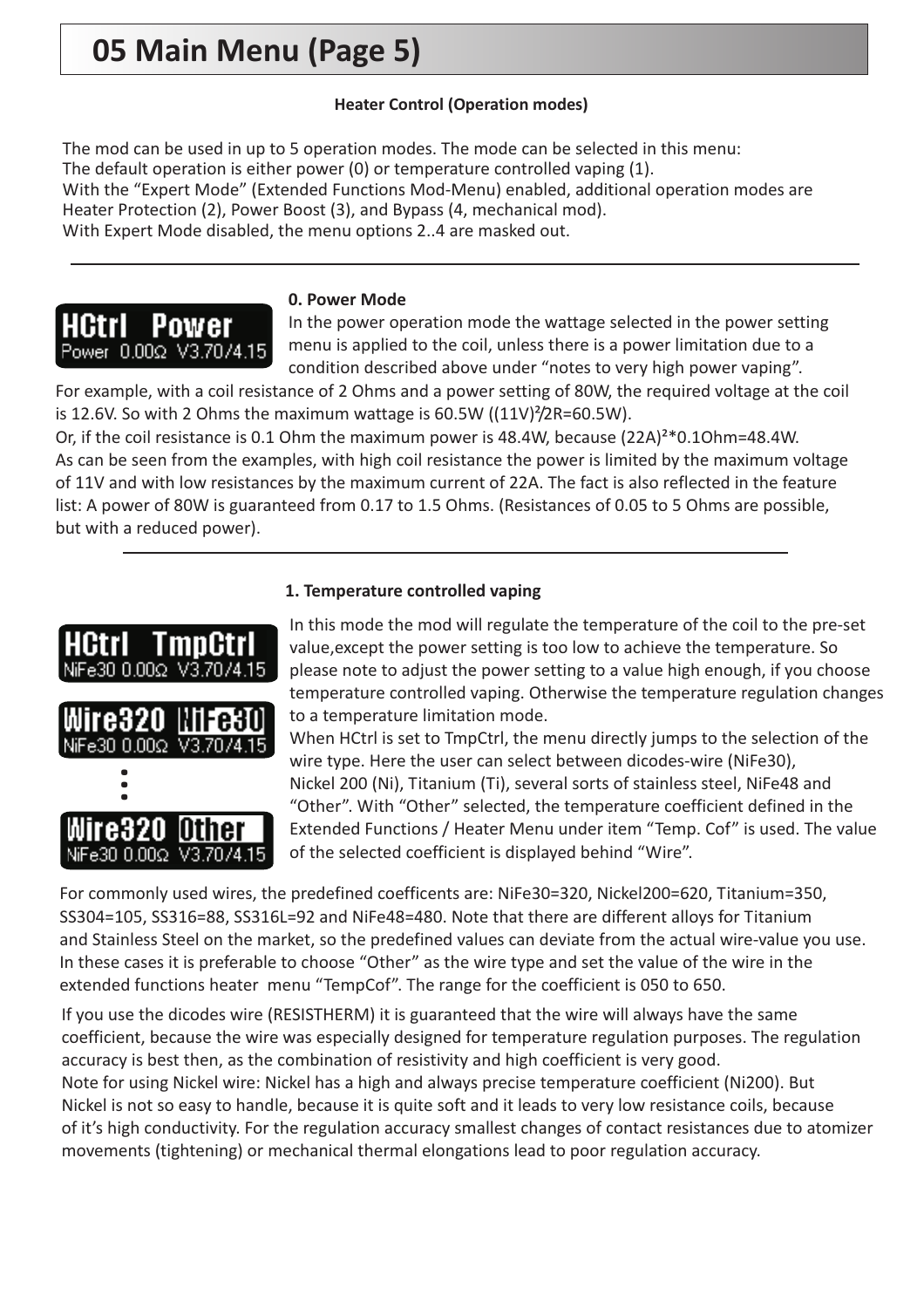# **05 Main Menu (Page 6)**

| Main Menu |    |
|-----------|----|
| uetri     | Шŧ |

| HUTI<br>HtrProt 6 | <b>HITPROT</b><br>V0.00/4.15 |
|-------------------|------------------------------|
|                   |                              |

Parameter /

Heater Menu



**2. Heater Protection Mode (only when Expert Mode=1)**

The heater protection mode is a periodic interruption of the power applied to the coil. The duration and the repetition rate of the interrupts is selected by means of the parameter "Htr Prot" in the extended functions mod-menu. The repeated power interrupt helps to avoid a break in liquid flow and thus Extended Functions<br>an increase in temperature.

> The table below shows the relation between power interrupt and appliance time in dependence of the parameter "Heater Prot":

| <b>Value Heater Prot</b> | On-Time [ms] | Off-Time [ms] | Powerfactor |
|--------------------------|--------------|---------------|-------------|
|                          | 400          | 100           | 0.80        |
| $\overline{2}$           | 600          | 100           | 0.86        |
| 3                        | 800          | 110           | 0.88        |
| 4                        | 1000         | 120           | 0.89        |
| 5                        | 1350         | 150           | 0.90        |
| 6                        | 2000         | 200           | 0.91        |
|                          | 2000         | 180           | 0.92        |
| 8                        | 2000         | 150           | 0.93        |
| 9                        | 2000         | 100           | 0.95        |
| 10                       | 2000         | 80            | 0.96        |

### **3. Power Boost Mode (only when Expert Mode =1)**

The Power Boost Mode enables an initial short term high power pulse applied to the coil (boost). When in Boost Mode, the power setting of boost appears in the main menu as well as in the Extended Functions / Heater menu under "Bo Pwr".

Besides 12 selectable initial boost times, the Dani Box Micro has a new feature called dynamic boost: When "dyn" is selected for the boost time ("Bo Tim" in the Extended Functions /Heater menu) the selected boost power is applied to the coil, when the fire- and plus-button are pressed simultaneously.

Main Menu



The dynamic boost operation is illustrated on the top of the next page: Whenever the fire button and the plus button are pressed at the same time, the boost power is selected and applied to the coil. Otherwise just the selected power is applied.

Note that the maximum dynamic boost time is limited to 2 seconds! When 2 seconds elapse, only the power is applied to the coil regardless of the plus button. All power limtations are active, also during the boost time.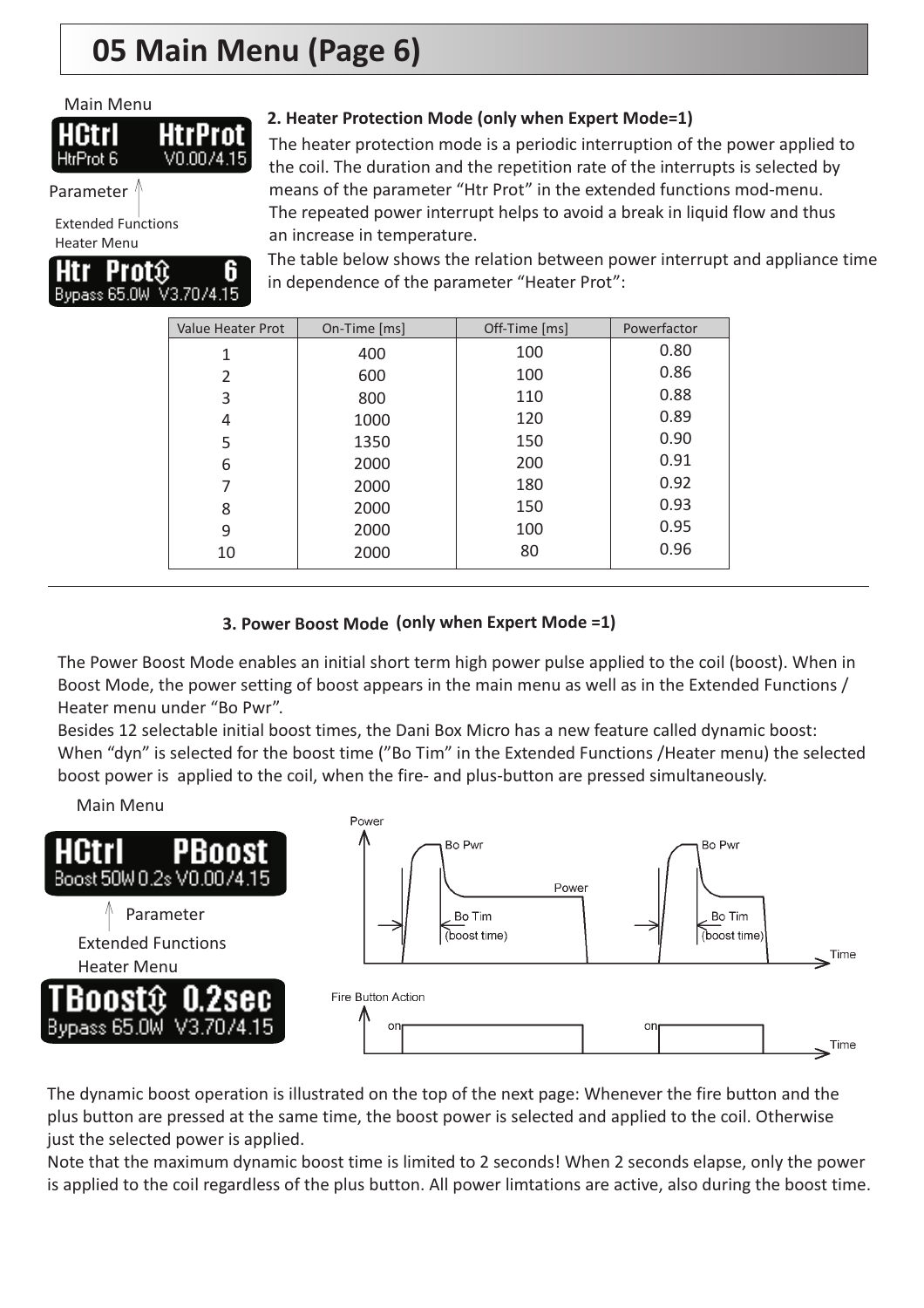# **05 Main Menu (Page 7)**

### **Illustration of the Dynamic Boost Operation**



#### **Extended Functions Menu**

The Extended Functions Menu provides three logically grouped sub-menues:

# **Extend. Funct.0** Power 0.00Ω V3.70/4.15

- - Heater Menu Settings related to the heater or coil
	-
- Mod Menu Settings related to the individual usage and appearance
- $\rightarrow$
- Value Menu Provides several statistics of vaping

The Extended Functions Menu offers a lot of setting options of the device, to provide the highest possible flexibility for the user to individually adjust it to whatever preferences. Normally, once the settings were made, the user will need to change the parameter rarely. In order to keep the main menu as short as possible, the extended functions menu was created.

The many options may frighten some of the users initially. But without the extended functions menu the mod would not be able to address all different customer requirements. Please take a bit of time to get familiar with the menu. We are sure, as soon as you have gained an overview, the individual setup is a walk-over. See the next pages for a more detailed explanation of the Extended Functions Menu.

# **Error Messages**

# NiFe30 0.00Ω V0.00/4.15

If an error occurs, the mod directly jumps to the error menu and displays the error number and a mnemonic (short-term) description. The possible error messages are:

- 0 OvrVolt: The input voltage is too high. The Dani Box Micro operates with one battery. If the input voltage exceeds 4.5V this error message is displayed. Reduce the input voltage to the specified range.
- 1 ChkAtom: No atomizer detected or open coil.
- 2 TempRef: A problem during the temperature reference measurement occured 3 N/A
- 4 OverCur: Short on coil or coil breakdown (open)
- 5 LowBat: The battery voltage under load (with current drained from it) has reached the minimum discharge level, defined with parameter UbatMin in the extended function mod-menu.
- 6 EleHot: The electronics have heated up too much and needs to cool down. This error will not occur with normal usage of the mod.
- 7 TimeOut: The maximum puff-time is limited depending on power. For a power <20W it is 20 seconds. Above 20W it decreases by 0.5seconds per Watt, above 40W it is 10 seconds.
- 8 LowR: In Bypass mode the coil resistance is too low.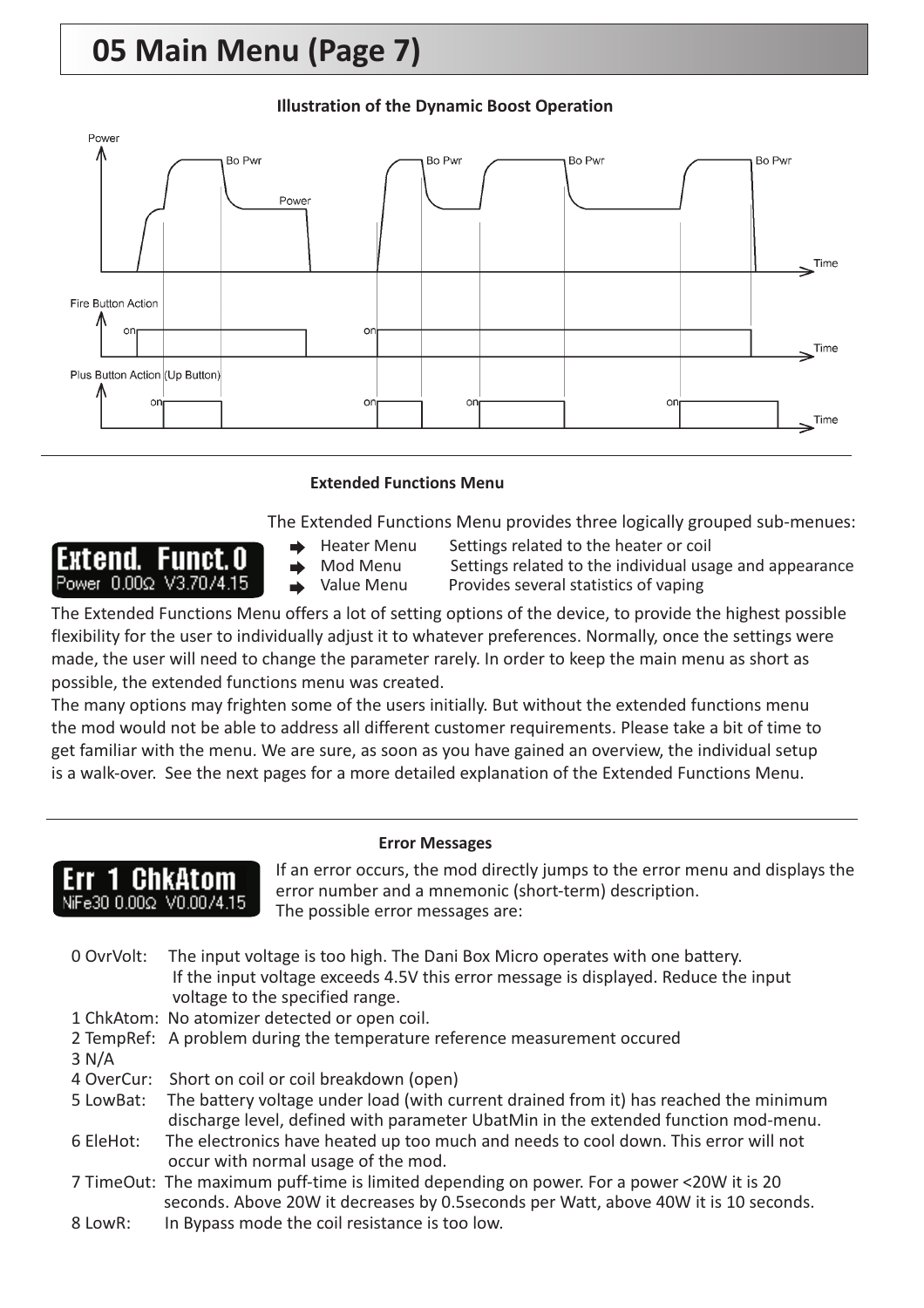

(\*1 ) The temperature coefficient selects the type of wire material in the range 050 to 650: When TC-mode is selected (Main menu HCtrl=1), the user must select the wire type to be NiFe30 (320, dicodes wire), Ni200 (620), Titanium (350), SS304 (105, V2A), SS316 (88), SS316L (92), NiFe48 (480) or "Other". The value for "Other" is adjusted here. Value to select = Literature-value\*10E5 K. Example: Ni 6.2E-3\*1/K \* 10E5\*K => 620

(\*2 ) Setting 1 (fastest) up to 4 slowest

(\*3 ) When temperature controlled vaping mode is selected and with diplay mode=post/cont, the current values of "Power", "Temperature" and "Wire-Resistance" can be observed 4 seconds after/during the vape. In power mode, the battery voltage, power and resistance is displayed. In Bypass mode the measured power is displayed. With display mode = off no parameters are displayed after or during the vape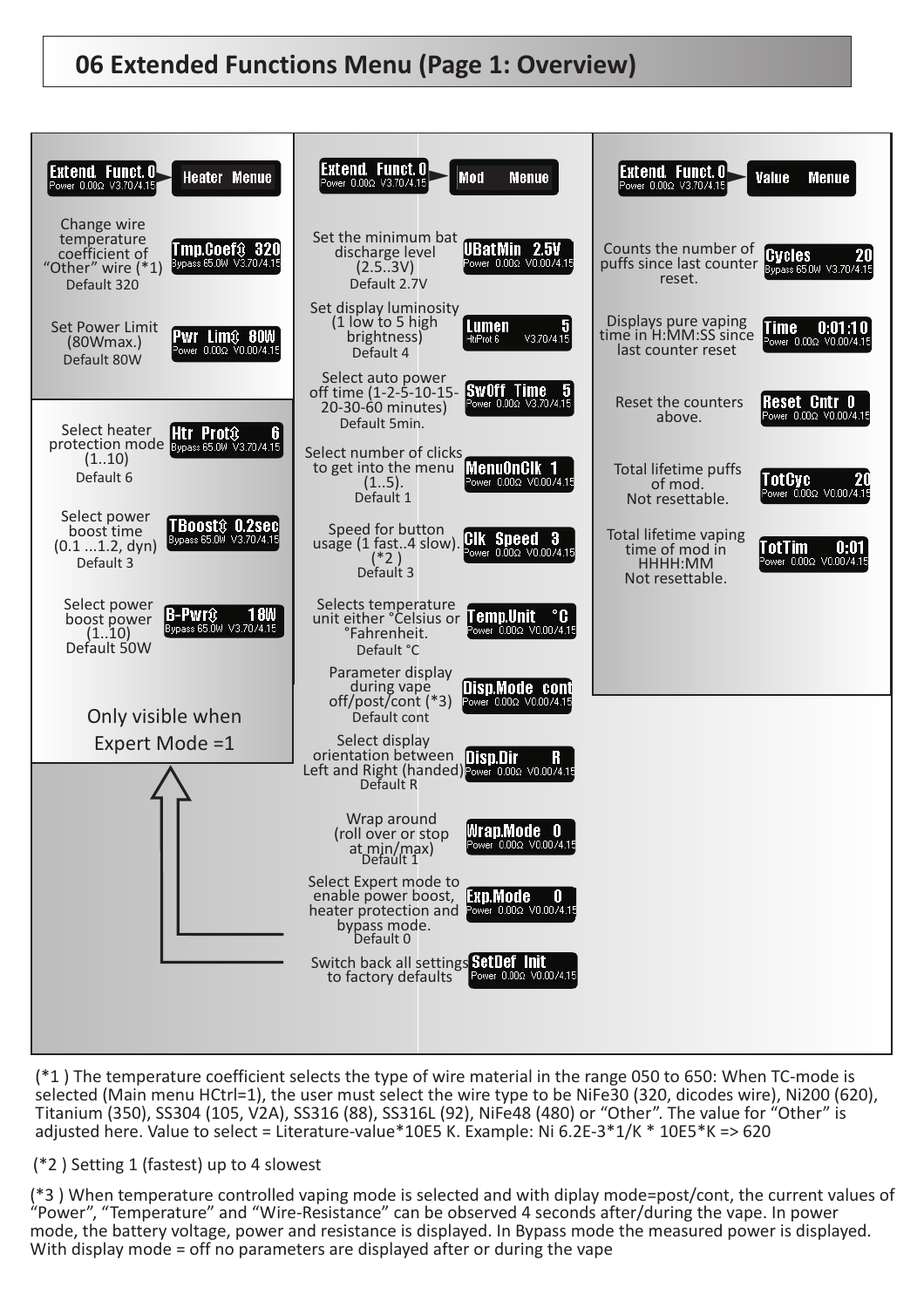# **06 Extended Functions Menu** Additional Explanation to several menu items, page 1

In the following paragraphs, explanations are given for those parameters and items, which are not self explanatory or which have interdependencies with other parameters or functions.

The selection of the correct wire-temperature-coefficient is very important for the **mp. Coeft**  $320$  correct operation of the mod, when temperature controlled vaping is selected. Power  $0.00\Omega$  V0.00/4.15 As soon as TC-mode is selected, a multiple choice list of commonly used wires types with predefined coefficients is displayed and the wire type "Other".

The coefficient of this "Other" wire is adjusted in this menu item. Note that stainless steel wires and also titanium wires often have not well defined coefficients, depending on their exact alloy composition. The TCoef item in the menu is visible, even if the operation mode is not selected to temperature controlled vaping.

#### Limê 80W Pwr ower 0.00Ω V0.00/4.15

Power Limit defines the adjustment range of the power in the main menu. As stated in the main menu already, the limit value sets the roll-over or stop point of the menu "Power". The power limitation makes sense especially in the power vaping mode to

reduce the range to the used atomizer.

#### 2.SV UBatMin Vower 0.00Ω V0.00/4.15

All dicodes devices have a functionality to adjust the minimum discharge level of the battery between 2.5V and 3.0V (older models 3.5V). Almost all available batteries on the market specify the minmum discharge level of 2.5V to 2.7V. If the

user is unsure whether her/his specific battery meets this specification, the level should be set to 2.7V.

The selected voltage is the voltage at the electronics input, when current is drained from the battery (Ub,L). In contrast to other available tube- and boxmods on the market, which stop operation already at 3.4V, the lower discharge level on dicodes mods lead to a better battery utilization.



At UBatMin+ 0.7V a power reduction is activated depending on the actual power setting. The reduction starts when the power selected hits the slope from Ubat,min@10W to Ubat,min+0.7V@80W as shown in the diagram above.

# 5 Power 0.00Ω V3.70/4.15

The time to automatic power off the device can be selected between 1 minute up to 60 minutes. We recommend to choose 1 or 2 minutes, because the mod is always immediately on and ready to vape, when the fire button is pressed.

This provides the best utilization of the battery. When off, the device draws zero current from the battery.

Note that if the mod was actively switched off by the user (5 times fast clicking of the fire button), the instant power on is not available. In this case the mod has to be switched on with 5 clicks first.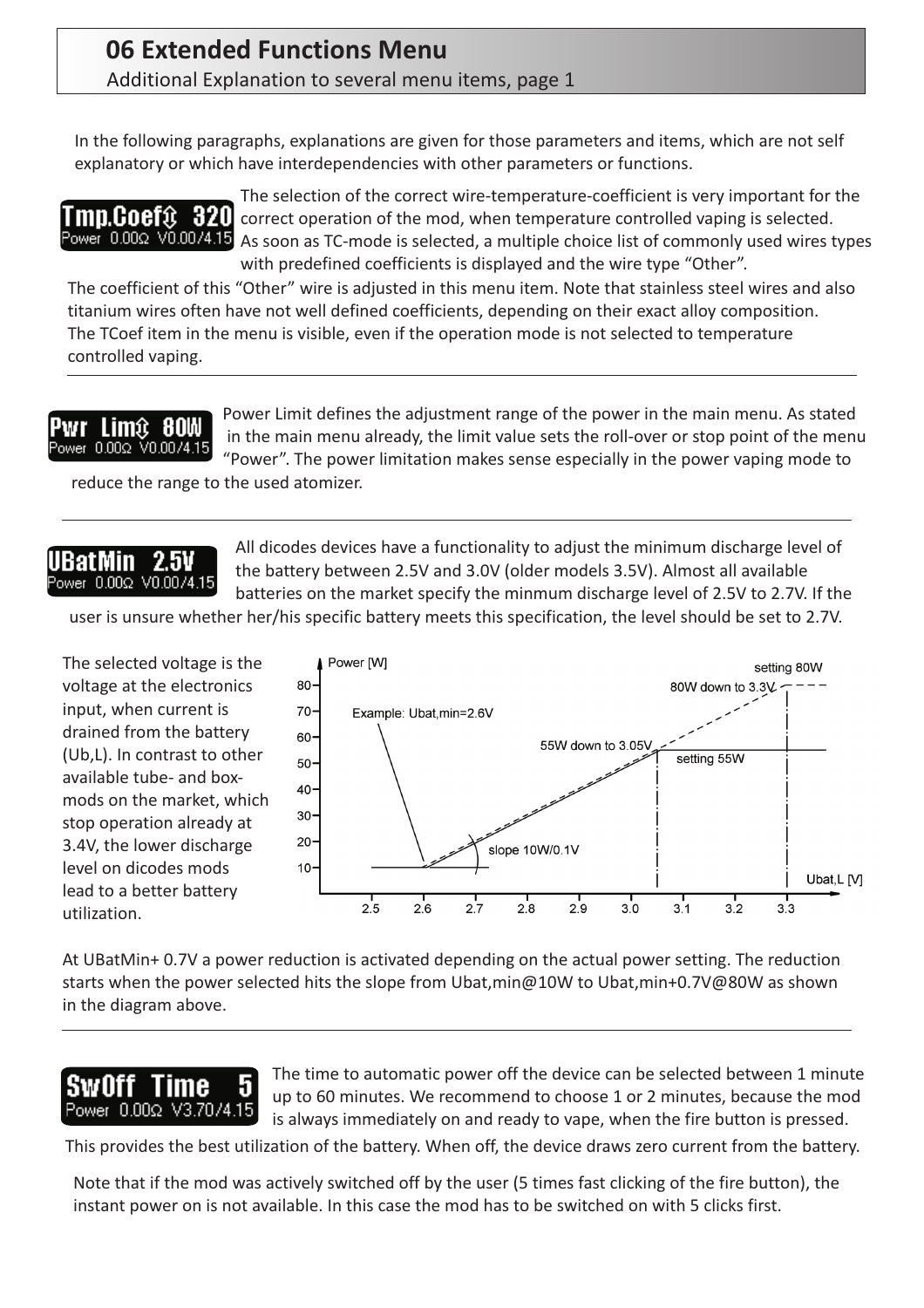# **06 Extended Functions Menu**

Additional Explanation to several menu items, page 2

# Disn.Mode cont Power 0.00Ω V3.70/4.15

The display mode switches on and off the dynamic display of several parameters during and after the puff. The setting "cont" (continious) will display values during and 4 seconds after the vape. With "post" the values are displayed only after the puff and off disables the display.

The values shown depend on the operation mode: In temperature controlled mode, the parameters are the temperature, coil resistance, temperature regulating power and a battery symbol.

For the modes power, boost and heater protection, the selected power (or limited power in case), the coil resistance and the battery voltage are displayed. When Bypass mode is selected, the coil resistance and the battery voltage dependent, measured power is displayed, as there is no fixed power setting in Bypass mode.

# V3.70/4.15 n nno-

The Dani Box Micro can be used in 5 different modes. But in order to keep the menu as short and simple as possible, 3 of the 5 modes are only available, if the Expert-Mode is set to 1. The name is Expert-Mode, because the use of the additional operation modes requires additional knowledge about their functionality.

The additional modes available with Expert Mode set to 1 are "Power Boost", "Heater Protection" and "Bypass".

Here again the modes in an overview:

- Vaping with a constant power setting. The selected power is applied to the coil, unless the coil's resistance affords a different power setting or power is limited due to other reasons. Mode0 Power
- The power applied to the coil is calculated by a temperature controller which keeps the coil's temperature constant. Important to note: Set the correct temperature coefficient and perform a calibration at room temp. Mode1 Temp-Cont.

The power applied to the coil is repeatedly interrupted to enable a liquid flow und thus to limit the temperature. Mode<sub>2</sub> Heater-Prot.

The coil is quickly heated up initially. Moreover an repetitive boost can be selected. Power-Boost We recommend not to set the boost-power value too low but adjust a lower normal power setting to limit the coils temperature rise. Mode3

The mod behaves like a mechanical mod, i.e. the battery voltage is directly applied to the coil. This, with the restriction, that the maximum current is 22A. Note that the vape now depends on the charging level of the battery, and the coil should not be too low in resistance as then 22A is the limiting factor. If the resistance is too low in Bypass-mode, Err8 LowR is displayed and vaping is not possible. Mode4 Bypass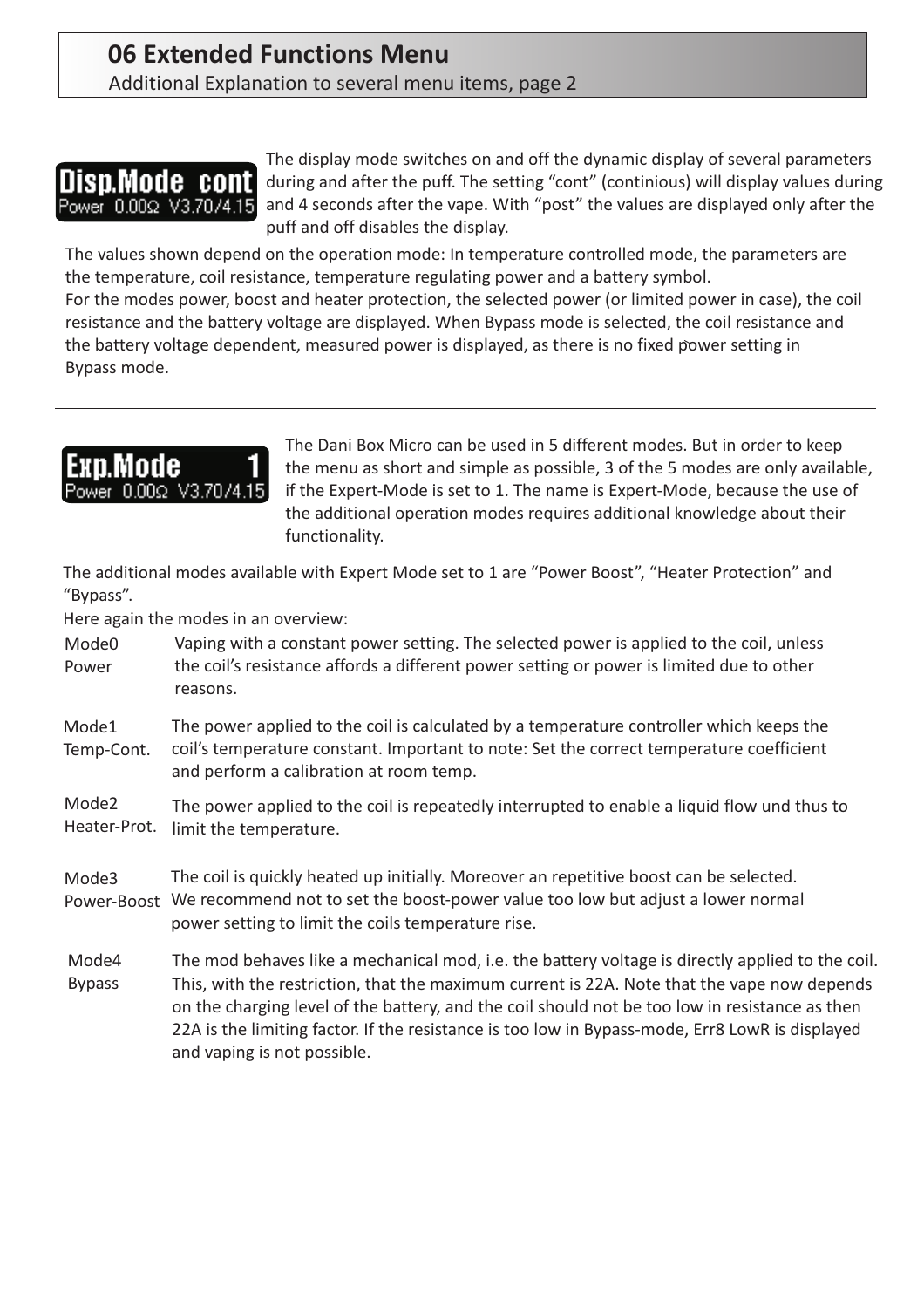# **06 Extended Functions Menu**

Additional Explanation to several menu items, page 3



With "Set Defaults" it is possible to reset all settings to the delivery status. The reset is initiated by selecting the menu and pressing a button. To avoid unintended resetting the user has to confirm the procedure by again pressing

the button when "confirm" is displayed. "Process" shows that the reset is performed.

Most of the defaults are listed in the overview diagram of the Extended Functions Menu.

| Those settings missing there are: |                      |
|-----------------------------------|----------------------|
| Power:                            | 10 <sub>W</sub>      |
| Temperature:                      | $210^{\circ}$ C      |
| <b>Heater Control Mode:</b>       | 0 (Power, normal VW) |
| Wire Type:                        | NiFe (320)           |

The Extended Functions Menu has another sub-menu showing several statistical values.

There are two types of value-counters, either resettable to zero or not.

The statistic counters are saved whenever the mod is automatically or manually switched off. In contrast, if the battery is removed from the mod before switching off, the changes of the counters since the last switching on are lost.



The following statistical values are stored:

- Cycles Number of puffs. The counter can be reset to 0.
- Time The timespan during which power was applied to the coil, i.e. vaping time.The counter can be reset to 0.
- TotCycl "Total Cycles" is the number of puffs throughout the entire mod's life. It cannot be reset.
- TotTime "Total Time" is the total time of vaping (not stand by) in a format HHHH:MM that is 4 digits of hours and 2 for minutes. It cannot be reset.

The menu item Reset Cntr, i.e the resetting of the counters, is intentionally positioned between resettable counters and those which cannot be reset. So it is easier to remember, which are reset.

#### **Charging the device**

The device has two charging options:

The recommended charging mode is to use the built in USB-C connection to a readily available (wall-) power-supply with USB-A output, with a minimum output current of 2Amps. Note that the USB-C port on the Dani Box Micro is a charge only port.

The second option is to use the charging contact with the use of the CS1 charge station by dicodes. The charge current of the CS1 depends on the contact resistance between device and station is typically 1A (2A maximum, limited by the CS1).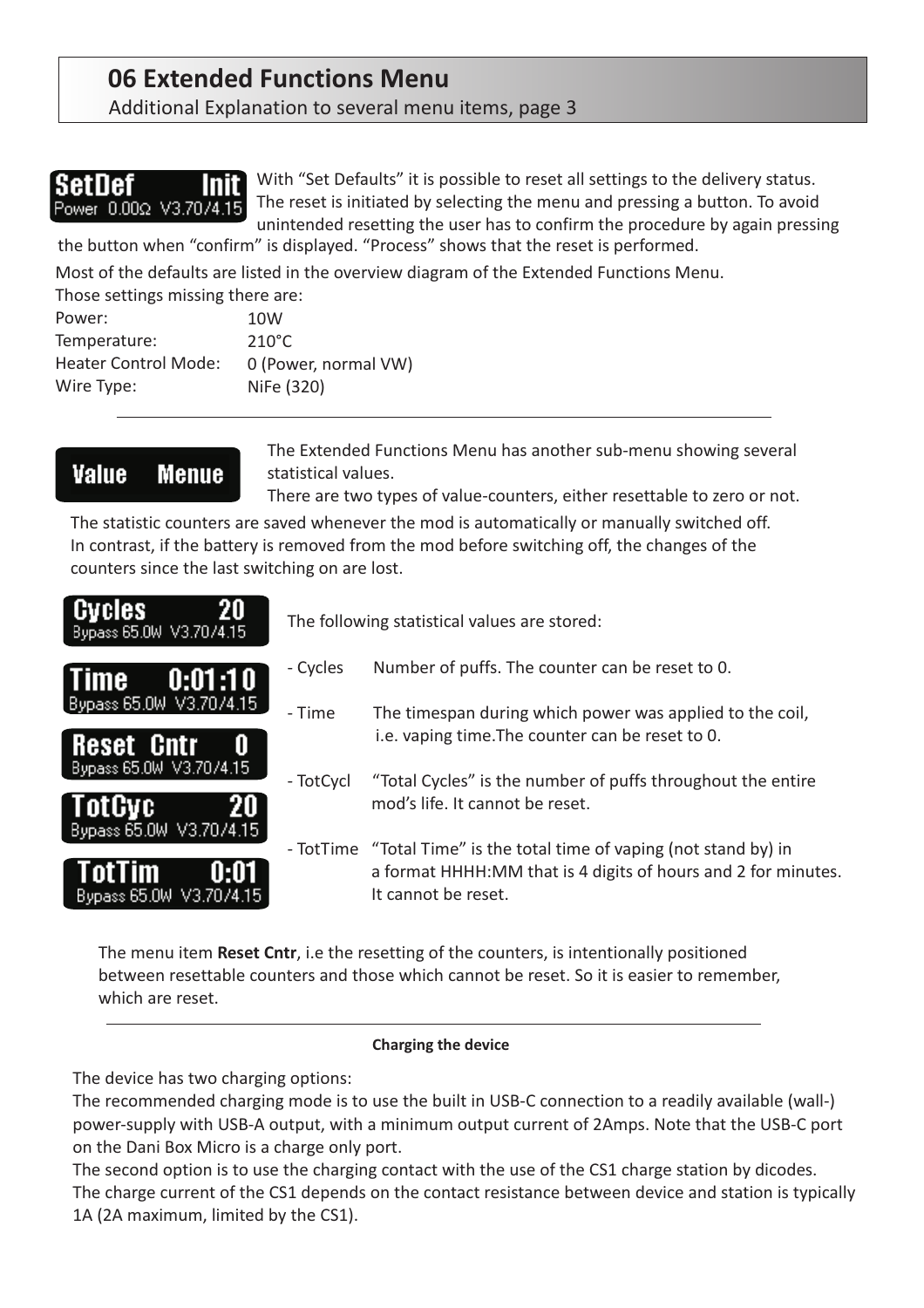# **07 Charging**

#### **Charging the device**

The device has two charging options:

The recommended charging mode is to use the built in USB-C connection to a readily available (wall-) power-supply with USB-A output, with a minimum output current of 2Amps. Note that the USB-C port on the Dani Box Micro is a charge only port.

Use an adapter of USB-C to USB-A if your source has an USB-C output only.

The second option is to use the charging contact with the use of the CS1 charge station by dicodes. The charge current of the CS1 depends on the contact resistance between device and station is typically 1A (2A maximum, limited by the CS1).

Always use the dedicated inlay for the Dani Box Micro, when using the CS1.

Important note: The Dani Box Micro is very light weight due its small dimensions. The weight might be too low for a sufficently good contact to the spring pins of the CS1. We recommend to charge the Dani Box Micro with an atomizer attached to the 510 connector to increase weight.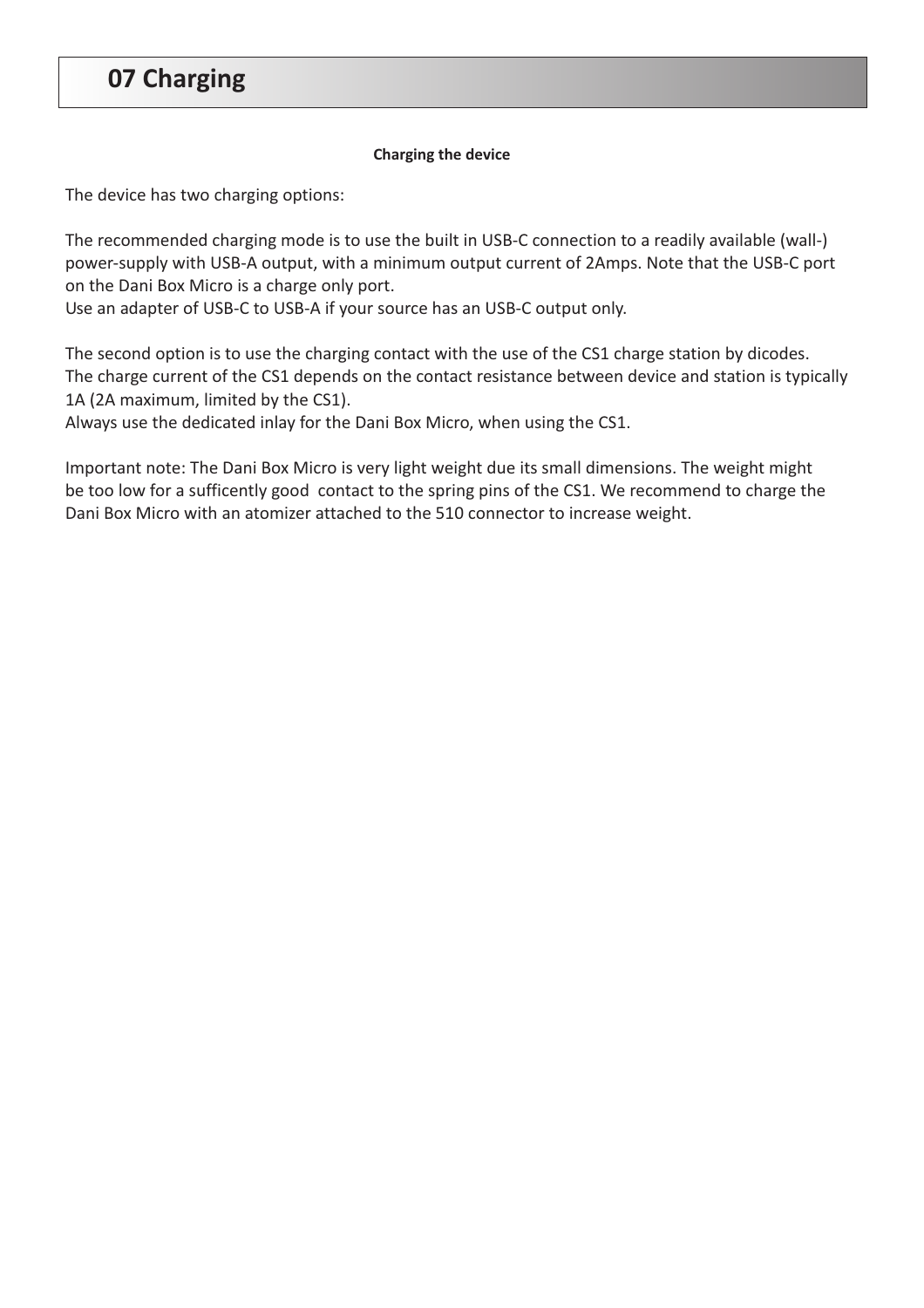# **08 Warrany and Disclaimer**

### **Warranty**

All devices produced by dicodes must pass extensive electrical tests, calibrations and optical inspections before being packed and shipped. If nevertheless an erroneous operation is detected, dicodes will take care about within two years after purchase. The customer is therefore requested to keep the invoice.

The warranty refers to the error free operation of the electronics hardware and software during . **normal use**

In case the device shows a permanent electric fail or if a software bug is detected, the user is free to send the device back to dicodes for repair without cost (shipping cost to dicodes in Germany is not covered by the warranty).

The customer is requested to check the devices housing for scratches or marks, prior to any use. Company dicodes cannot accept claims after any use of the mod. In the case the customer is not sure whether the malfunction is covered by the warranty, please contact dicodes by email info@dicodes-mods.de prior to sending back the device.

If a sent back defective device is not covered by the warranty, dicodes will give the customer a quote for repair, before any repair action takes place.

The postal fee or shipping charge from the customer to dicodes is not covered by the warranty in any case. It is in the customers own responsibility to inform about possible customs regulations, when sending devices from a non-EU country. Dicodes can give advice in case.

Remove the battery! The battery may not be shipped! Please send the device to:

Company: dicodes GmbH Street: Friedrich der Grosse70 ZIP-Code: 44628 Town: Herne Country: Germany

Our email address is : info@dicodes-mods.de

### **The warranty does not cover:**

- defects or fails due to misuse, **contamination by liquid** or dirt, damage, **tampering, lack of care, exposure to temperatures higher than 45°C or lower than 0°C, or by dropping**
- **scratches or marks due to normal wear and use**
- **defects due to the use of faulty or incorrect batteries**

Note: Always keep the charger contact at the bottom of the device clean and free of liquid. Liquid (resinified) can conduct electrical current. This can discharge the battery or damage the device.

The warranty voids, when:

- dropping the device on the floor (\*)
- attempting to open or opening the device
- maintaining or repair by unauthorized persons